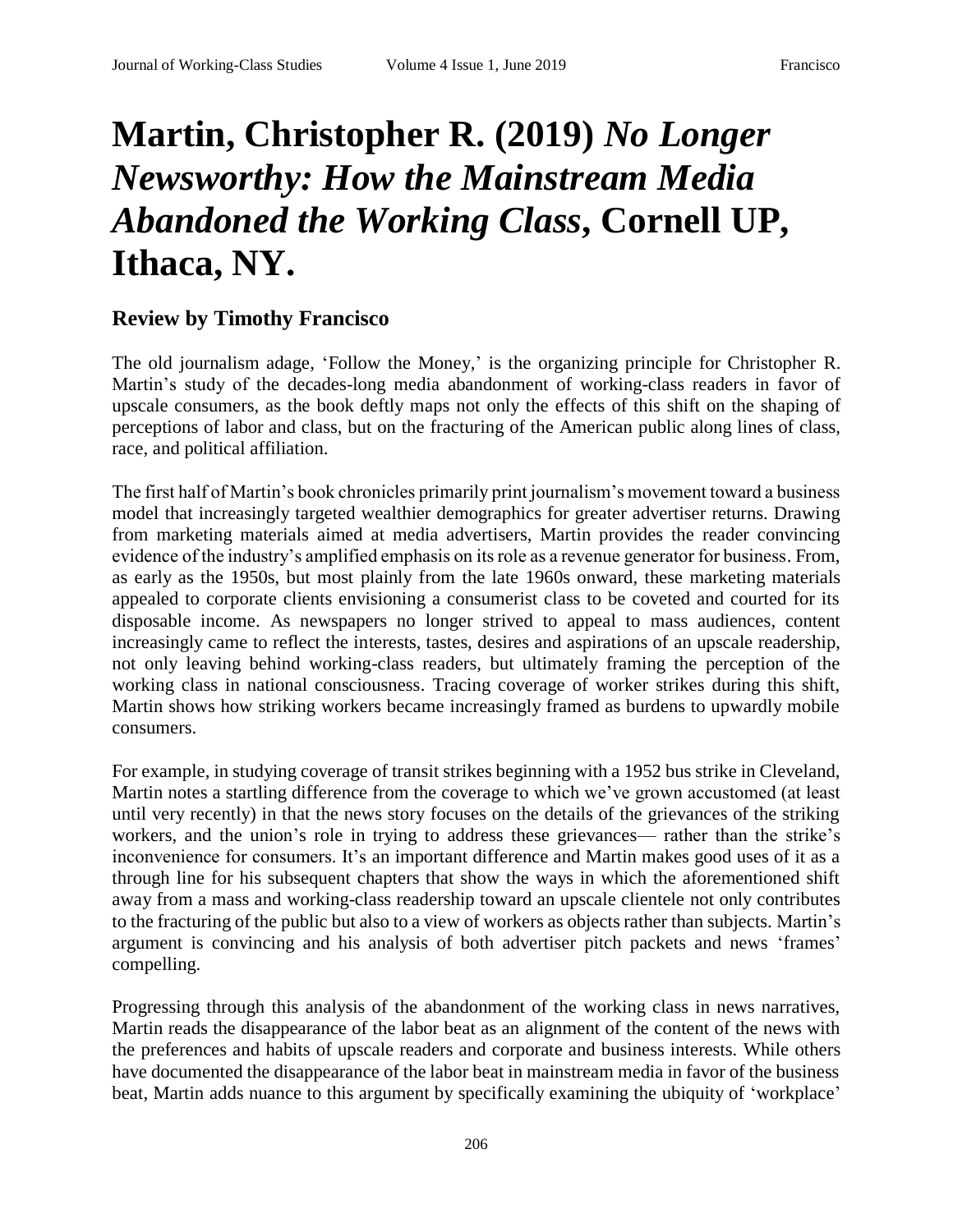and 'personal finance' reporting which provides readers, or news 'consumers,' with narratives of individuals navigating the workplace (a reader-friendly substitution for corporation, according to Martin) to get ahead, rather than stories of classes of workers with shared economic futures. Similarly, personal finance reporting assumes as its centric norm individual responsibility in managing one's current and future financial health, thereby privileging an investor/consumer class and downplaying if not ignoring pensions, social safety nets, and bargained benefits of a collective, unionized, working class.

Laying this important groundwork allows Martin to buttress the larger claims of the book, one of these being that the alignment of media with corporate interests contributed to the splintering of working-class politics. He finds that, at the same time mainstream media embraced an upscale demographic, conservatives worked to establish media channels to convey messaging aligned with conservative politics and economic policies, perhaps most visibly with Rupert Murdoch's purchase of *The New York Post* in 1976 and Pat Robertson's Christian Broadcasting Network (CBN) in 1977. As mainstream media followed the money away from the working class, populist and rightwing media began siphoning it away, not by actually championing its economic interests, but by pitting the working class against an out of touch elite on cultural issues, and fostering the narrative of abandonment that is a staple of the multiple conservative news outlets existing today.

The Trump presidency offers the most glaring example of this thesis, and Martin does attend to Trump throughout, but as importantly, he establishes a progressive conflation of the language of the 'workplace' with the language of political campaigns from the same time frame (1970spresent), drawing on Louis Althusser's theories of interpellation and 'hailing' to chart how both the news and presidential campaigns create subject and object relationships. This is a fascinating portion of the book, as Martin argues that citizens become progressively 'hailed' as passive objects of the economy, rather than participating subjects. Central to this transformation is the transformation of the 'corporation' in news and political discourse into first the 'workplace' and then into 'job creators' while the same discourses separate workers from 'labor' or the working class, into 'working families' and 'families,' thereby perpetuating individualism over collectivism. Opposing 'job creators' are 'job killers': namely, environmental and workplace regulations, unions, and of course Democrats and Progressives.

In concluding, Martin suggests that media can better serve readers and our democracy by reconsidering the mass audience appeal. This, is, of course, a difficult proposition in an age of tribalism and 'niche' and custom markets, and Martin knows this, citing Michael Massing's recommendation of establishing more beats covering more 'communities' under a broader vision of labor. And, while Martin does not attend to this in his fine book, I'd argue that we should also consider the demographics of the journalism profession. Media careers still very often require one or more low-paying or unpaid internships as a prerequisite for entry into the profession. This places a powerful class-based barrier in front of low-income, working-class, and non-traditional students who often lack the means—or the mobility— to work for low to no pay in major media markets. Further, as pay has continued to decline in the industry, and the work has become scarcer and more precarious, working-class students are often drawn to 'safer' career choices. As media remains predominately upper-middle class, and increasingly corporate and consolidated, unintended class blindness can proliferate as journalists themselves are very often steeped in the individualist corporate ethos. And, while the Trump ascendency has sparked a 'discovery' of the working class